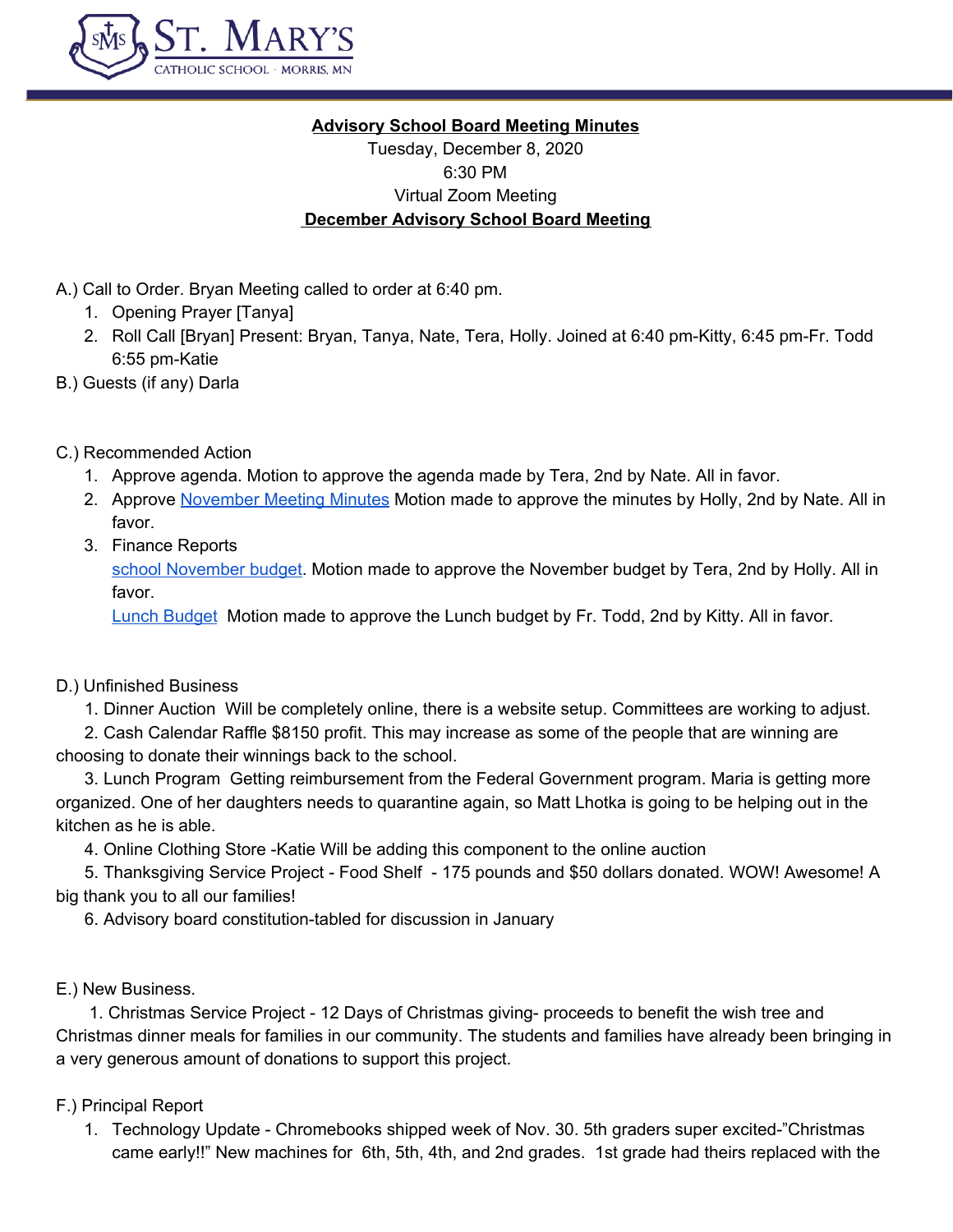

### **Advisory School Board Meeting Minutes**

Tuesday, December 8, 2020 6:30 PM

#### Virtual Zoom Meeting

older ones from the 4th grade. Transferring everything over for settings went seamlessly. Tanya was able to use some other Covid funds (ESSER/GEER) to pay for them without having to use all the county CARES money only on the computers.

- 2. FMLA Tanya has updated our policy and board members are invited to review and let her know if there are any concerns or questions. Discussion held about pay for employees that need to quarantine or isolate due to COVID.
- 3. Donation Recent generous donation to be used as needed for student/classroom needs.
- 4. ESSER/GEER Funds
- 5. MNSAA accreditation concerns
- 6. Extra CARES money from Stevens county-\$4000 just awarded.

Dates to Remember

- December 8 Board of Ed Meeting
- Dec. 2, 9, 16 Early Dismissal K-6
- Dec. 23 Staff Development Day No School
- Dec. 23 Jan. 3 Christmas/Winter Break
- Jan. 4, 2021 Classes Resume
- Jan. 12, 2021- Board of Ed Meeting
- G.) Pastor Report

-Education fund donations are coming in

-4 Christmas masses planned and parishioners/visitors need to register to ensure proper social distancing, etc. -Parish finance meeting-January 14, 2021

H.) Committee Report

- 1. Recruitment & Public Relations/Social Media [Kitty and Katie, Holly]
- 2. Long Range/Priority Planning [Holly & Nate]
- 3. Education Fund [Tanya, Bryan and Father Todd]
- 4. Repair/Maintenance [Tera and Katie]
- 5. Fundraising/Grants [Kitty, Katie and Tera]
- 6. Finance [Nate, Bryan, Tera]

I.) Staff [Darla Loher] No updates.

J.) Adjournment [ Bryan ] Motion made to adjourn the meeting at 8:13 pm by Katie, 2nd by Holly. All in favor.

K.) Closing Prayer [Fr. Todd]

Respectfully submitted, Kitty Mahoney